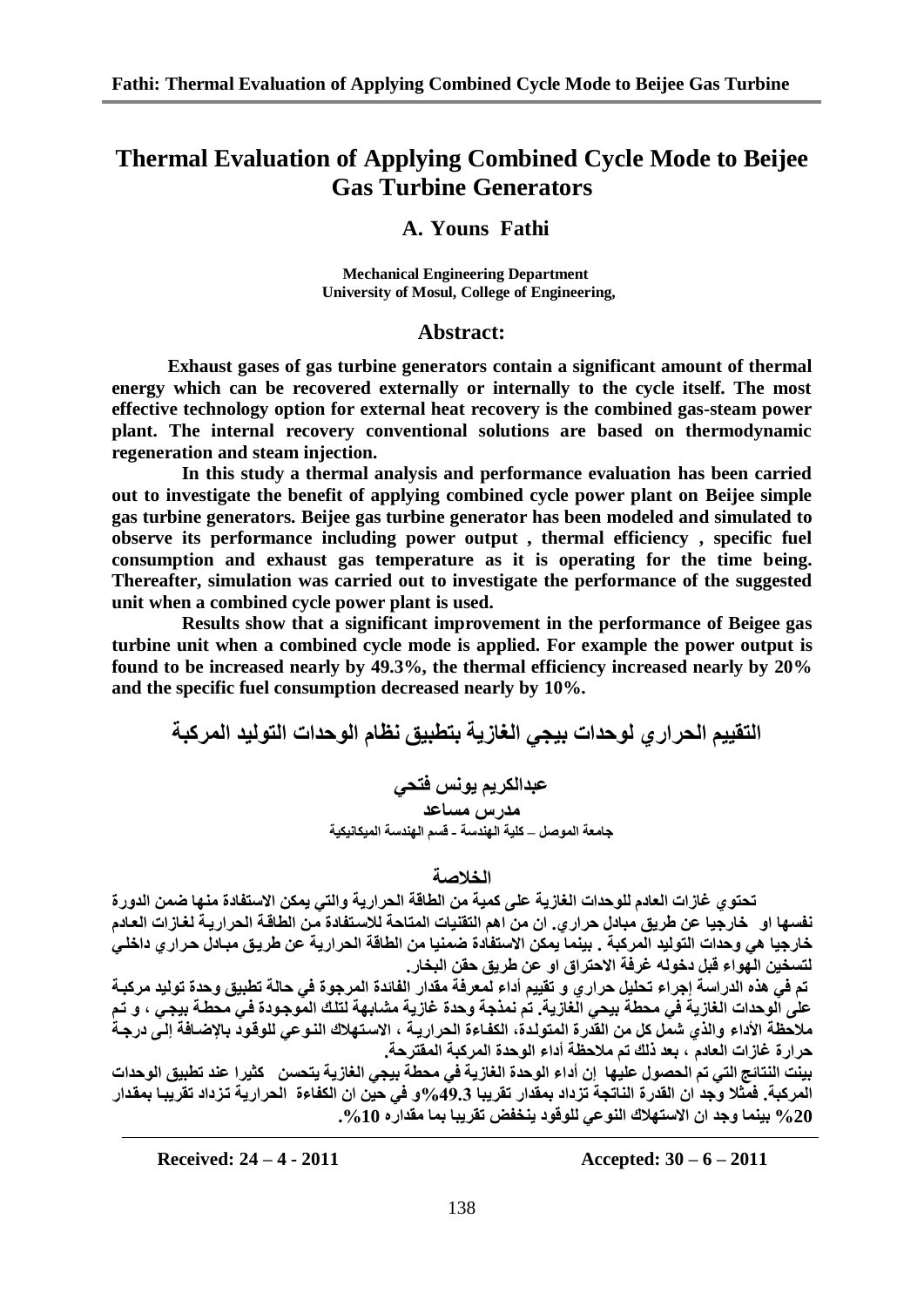#### **Introduction**

The use of gas turbines for power generation has been increased recently and likely to continue to do so in the near future. This is due to low capital cost to power ratio, the high flexibility and reliability achievable with simple cycle configuration as well as the high efficiency of integrated solutions of waste heat recovery [1-6]. Thermal energy available in the exhaust of gas turbine generator is usually recovered by means of steam bottoming cycle. However, over the past ten years, the combined gas-steam cycle has become the leading technology for electricity generation, and now days are widely adopted in power plant installation[6-12].

Beijee gas turbine power plant station comprises of four gas turbine generators of 150 MW power output at ISO condition operating on simple cycle mode with compressor pressure ratio of 11 and turbine inlet temperature of 1060  $^{\circ}$ C. Thus all thermal energy available in the exhaust gases is expelled to atmosphere with out being used for further thermal process. Hence in the current study an investigation is performed to assess the benefit of having a heat recovery steam generator for producing a superheated steam, by extracting thermal energy from gas turbine exhaust, to be directed via a steam turbine for further power production.

#### **Combined Cycle Power plant**

A typical combined cycle power plant is shown in figure (1). The topping cycle is an open Brayton cycle consisting of a compressor, combustion chamber and a gas turbine. A generator converts output shaft power to electric power. Exhaust gases from the topping cycle provides thermal energy to superheat steam in the steam cycle –based bottoming cycle. A heat recovery steam generator (HRSG) that includes an economizer, evaporator and superheater convert compressed liquid water exiting the pump into superheated steam.

Heat recovery steam generator play a very important role in combined cycle power plant [8, 10], steam is generated at appropriate temperature and pressure to be provided to steam turbine for further electric power production.



**Figure (1): Combined Gas-Steam Power Plant**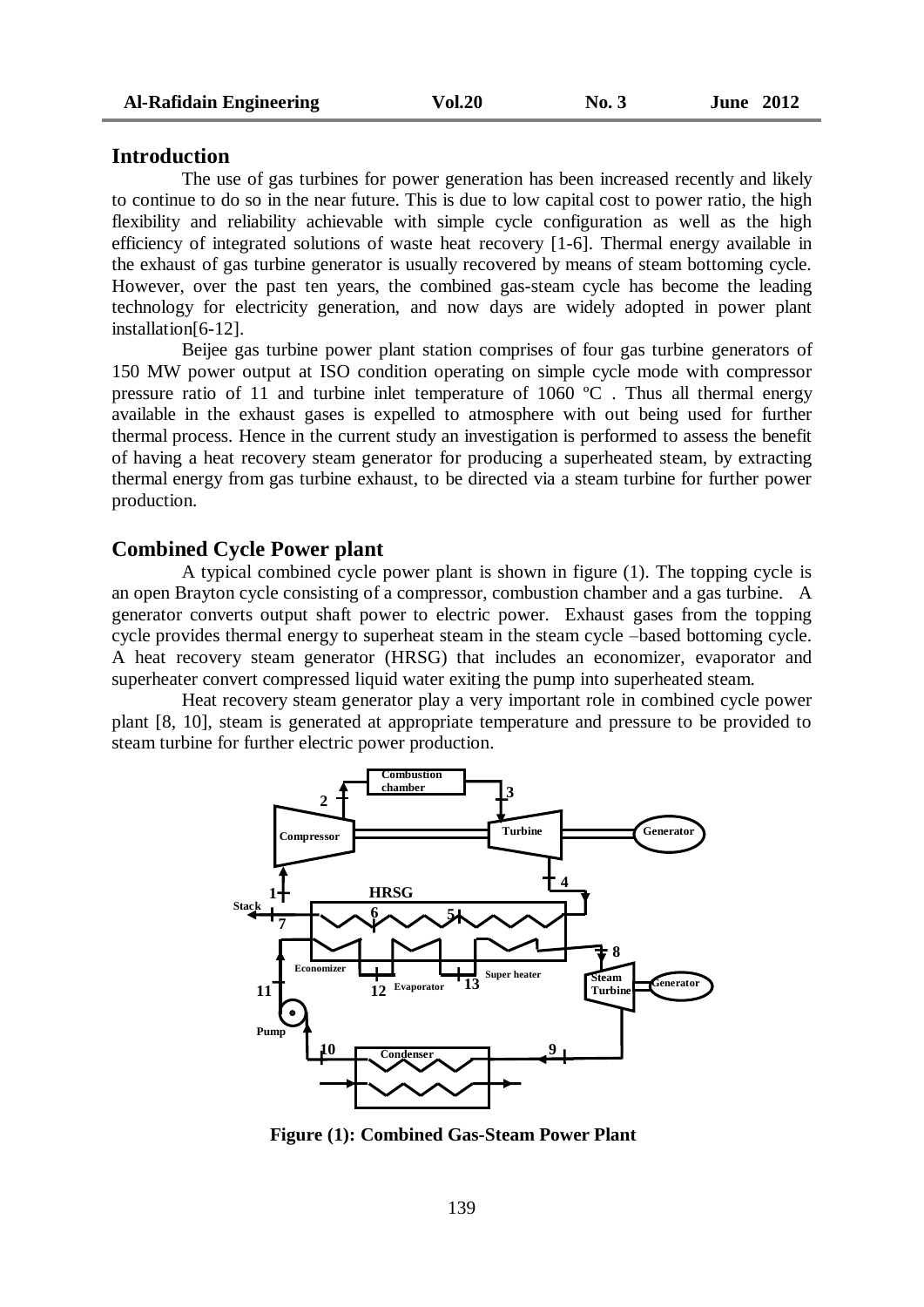The combined gas-steam power plant produces power from the gas turbine and the steam turbine, while only power is required to drive the compressor and the pump.

## **Thermodynamic Model**

The thermal system to be simulated comprise of a single shaft gas turbine for electricity production similar to those installed at Beijee gas turbine power station as shown in figure (2), a single pressure heat recovery steam generator and a steam turbine for further power production.

## **Gas Turbine Model**

Gas turbines are steady flow heat engines consisting of three main components, an axial flow compressor, a combustion chamber and an axial flow turbine. A schematic diagram for a simple gas turbine like those is used in Beigee power station is shown in figure (2).

Air is drawn into the gas turbine by the compressor, which compresses and delivers it to the combustion chamber. Within the combustion chamber the air is mixed with fuel and the mixture is ignited, producing a rise in temperature of exhaust gases. These exhaust gases entere the turbine, expand which produce work and finally discharge to atmosphere [1,2]. The reference thermodynamic cycle is an open Brayton- Joule cycle without regeneration.



**Figure (2): Simple single shaft gas turbine**



The following assumptions are considered in the present study:

- 1. the gas turbine operate on steady state
- 2. the specific heats of air and hot gases are temperature dependent
- 3. the fuel is natural gas
- 4. there is no pressure loss in the inlet and exhaust ducting
- 5. the amount of heat loss from the combustion chamber is small and can be ignored

Figure (3) show the T-S diagram for the single gas turbine cycle, the ideal and actual processes are represented in dashed and full line respectively. In the axial compressor, air is drawn from atmosphere and compressed from point 1 to point2. The mass flow rate is calculated as follows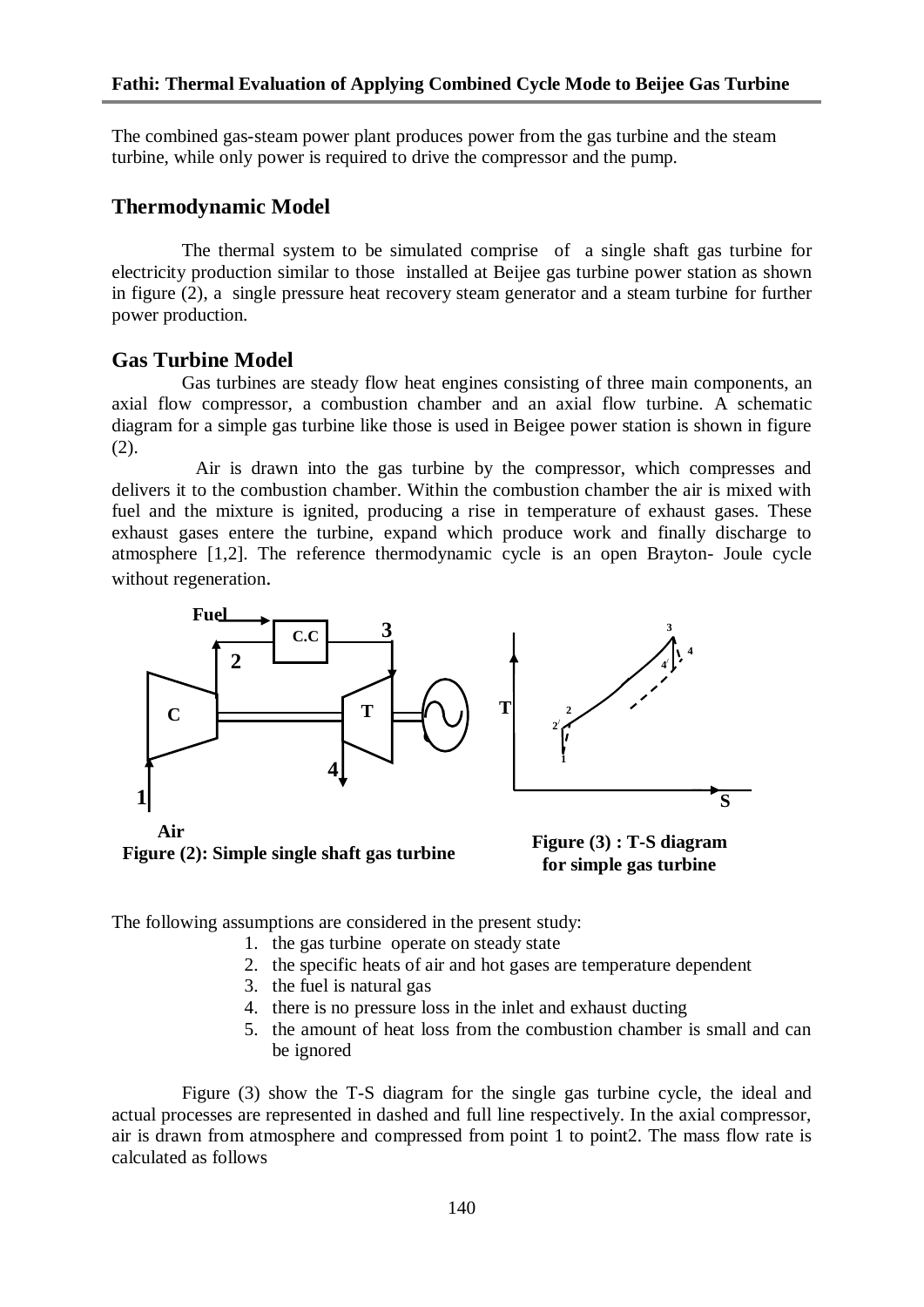$$
m = \rho C_a A
$$
  
where  
 $\rho$ : density of air at inlet of compressor (kg/m<sup>3</sup>)

 $C_a$ : axial velocity  $(m/s)$ 

A: the annulus area  $(m^2)$ 

The density of air is calculated as follows

$$
\rho = \frac{P_1}{RT_1} \tag{2}
$$

The ideal compressor exit temperature may be obtained using the following formula

$$
T_{2'} = T_1 \left( r_p \right)^{\frac{\gamma_a - 1}{\gamma_a}}
$$
 (3)

And by introducing the compressor isentropic efficiency, the actual compressor exit temperature can be obtained as

$$
T_2 = \left[ \frac{\left( T_{2'} - T_1 \right)}{\eta_c} + T_1 \right] \tag{4}
$$

Hence, the compressor work can be determined as follows

$$
W_c = m c_{P_a}(T_2 - T_1) \tag{8W}
$$

In the combustion chamber, the heat supplied is due to combustion of hydrocarbon fuel (Natural gas), which is considered as  $CH_4$  of lower calorific value of 50000 kJ/kg in present study , therefore, the amount of heat added can be obtained as follows

$$
Q_{\text{add}} = m_f * LCV \tag{6}
$$

Also

$$
Q_{\text{add}} = m_{a} c_{P_{g}} (T_{3} - T_{2})
$$
\n
$$
\tag{7}
$$

However, the turbine inlet temperature (TIT) is limited to 1060 ºC due to metallurgical limit. Hence, the mass flow rate of fuel is calculated according to this temperature. Hot gases leave the combustion chamber and enter the axial flow turbine, expand to atmospheric pressure. Hence, the isentropic turbine exit temperature is given as

$$
T_{4'} = T_3 * \frac{1}{(r_p)^{\frac{\gamma_g - 1}{\gamma_g}}} \tag{8}
$$

And the actual turbine exit temperature is obtained as

$$
T_4 = T_3 - \eta_{\text{tb}} \left( T_3 - T_{4'} \right) \tag{9}
$$

The turbine work is calculated as follows

$$
W_t = m_a c_{P_{exh}}(T_3 - T_4)
$$
 (kW) (10)

The power output is obtained as follows

$$
P_{GT} = W_t - W_c
$$
 (kW) (11)

The thermal efficiency is found using the following equation

$$
\eta_{GT} = \frac{P_{Gt}}{Q_{\text{add}}} = \frac{P_{GT}}{m_f * LCV}
$$
(12)

And finally the specific fuel consumption is obtained as follows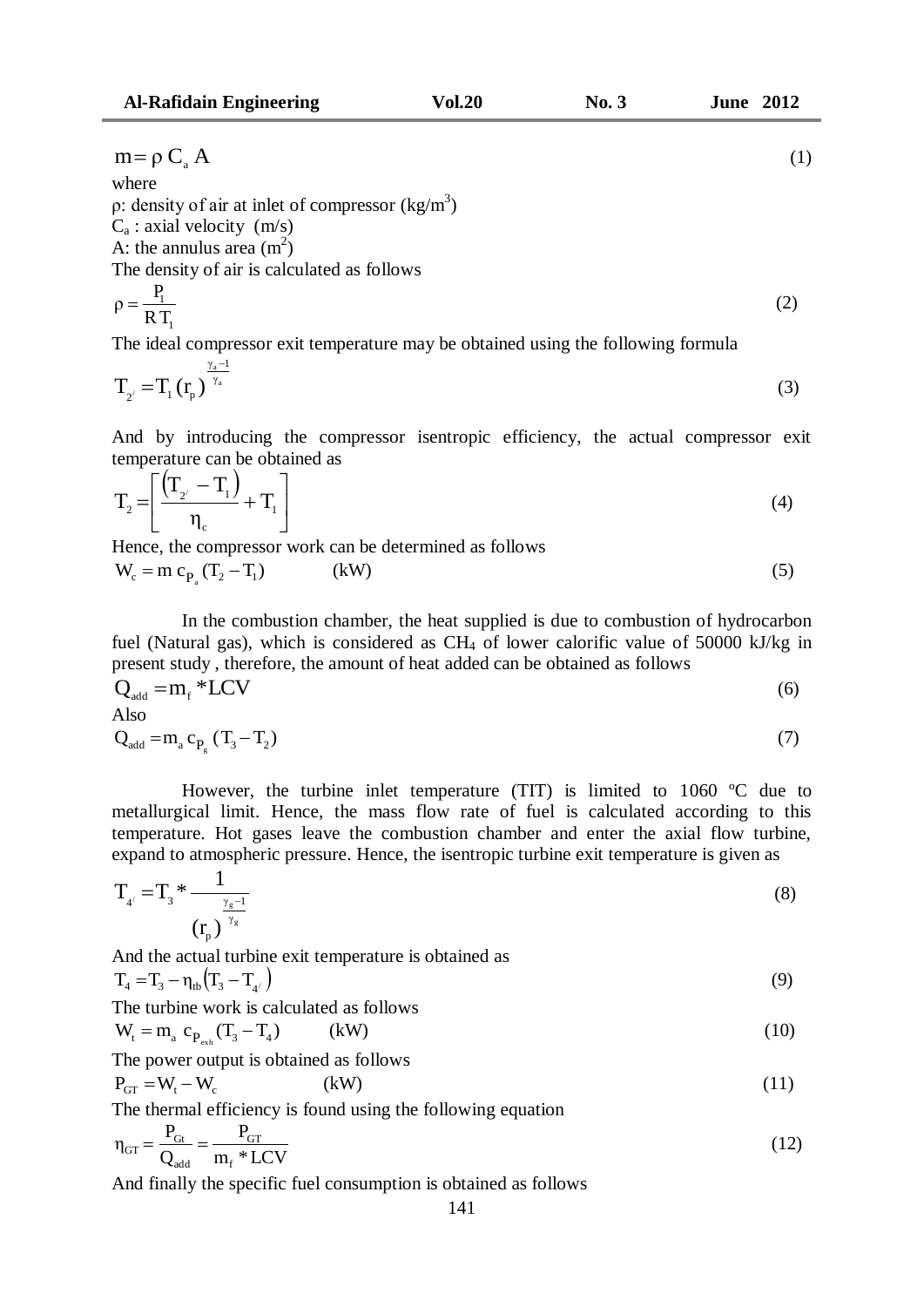$$
SFC_{GT} = \frac{m_f}{P_{GT}} * 3600 \qquad (kg/kW.h)
$$
 (13)

#### **Heat Recovery Steam Generator Model**

The performance of the heat recovery steam generator (HRSG) strongly affect**s** the overall performance of combined cycle power plant. HRSG performance i**s** usually based on the concept of pinch point and approach point that govern the gas and steam temperature profile. The pinch point represent the difference between the gas temperature leaving the evaporator and saturation temperature, while the approach point temperature is the difference between the water temperature leaving the economizer and saturation temperature as shown in figure(4).



Figure (4): Temperature profile in a single pressure HRSG

In present study a single pressure heat recovery steam generator is considered which consist of economizer, evaporator and super heater as shown in figure (1). The waste heat from gas turbine is recovered in generating steam at required pressure and temperature.

The amount of heat available in gas exhaust can be obtained as follows:

$$
Q_{exh} = m_{exh} c_{P_{exh}} (T_4 - T_5) \qquad (kW)
$$
 (14)

The amount of heat transferred to the feed water in the economizer can be worked out as follows

$$
Q_{ec} = m_w \varepsilon_{ec} (h_{12} - h_{11}) \qquad (kW)
$$
\n
$$
(15)
$$

The amount of heat transferred in the evaporator to get saturated steam may be estimated as follows

$$
Q_{ev} = m_s \varepsilon_{ev} (h_{13} - h_{12}) \qquad (kW)
$$
 (16)

Finally, the saturated steam leaving the evaporator enter the super heater to be heated to superheated temperature , hence the amount of heat absorbed by the steam in the super heater is given as

$$
Q_{\rm sup} = m_s \varepsilon_{\rm sup} (h_s - h_{13}) \qquad (kW)
$$
 (17)

Therefore, the total heat gained by the heat recovery steam generator from the gas turbine exhaust is calculated as

$$
Q_{H R SG} = Q_{ec} + Q_{ev} + Q_{sup} \quad (kW)
$$
\n(18)

### **Steam Turbine Model**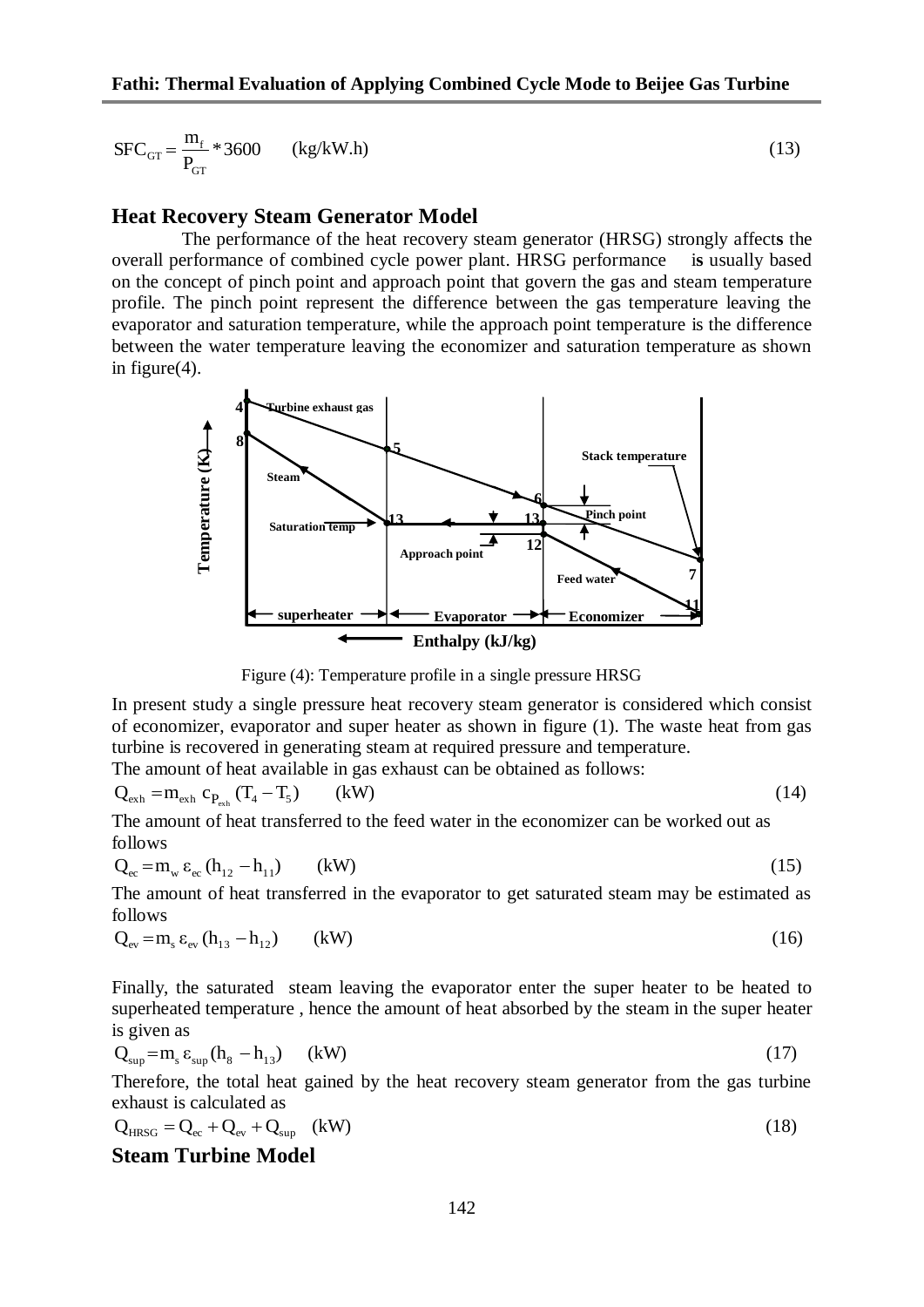Steam generated in the heat recovery steam generator is directed to be expands in steam turbine to condenser pressure for further power production. The steam turbine power out put can be calculated as follows

$$
P_{st} = m_s (h_s - h_9) \tag{19}
$$

Hence, the total power out put of the combined cycle i**s** given a**s**  $P_{\text{ccst}} = P_{\text{GT}} + P_{\text{st}}$  $(kW)$  (20)

The combined cycle efficiency can be obtained a follows

$$
\eta_{cc\sigma\tau} = \frac{P_{GT} + P_{st}}{m_f * LCV}
$$
(21)

The specific fuel consumption is obtained as follows

$$
SFC_{\text{ccot}} = \frac{m_f}{P_{\text{ccot}}} * 3600 \quad (kg/kW.h)
$$
 (22)

## **Result and Discussion**

The thermodynamic analysis of present Beigee simple gas turbine and the suggested combined cycle power plant with single pressure heat recovery steam generator has been carried out for the following input parameters :- TIT=1060 °C, m=509 kg/s, rp=11,  $\eta_c$ = 0.88 and  $\eta_{\text{th}} = 0.9$ .

First, the performance of Beigee simple gas turbine generator is performed to investigate the effect of ambient

temperature on its performance. Figure (5) shows the relationship between the mass flow rate of air discharged by the compressor and the ambient temperature. It was found that there is nearly 11.6% reduction in the mass of air from the design value as the temperature reaches 45 ˚C. This is due to the decrease in density of the ambient air with the increase of its temperature, which affects the mass flow rate of air delivered by the compressor.

As expected, the power output found to decrease as ambient temperature increase, as shown in figure (6). This is due to the reduction in the mass flow rate of air with ambient temperature rise, which affect the pressure ratio and the turbine work and ultimately the power output. The reduction in power output found to be 25.3% as the ambient temperature reaches 45 ºC. Figure (7) shows the

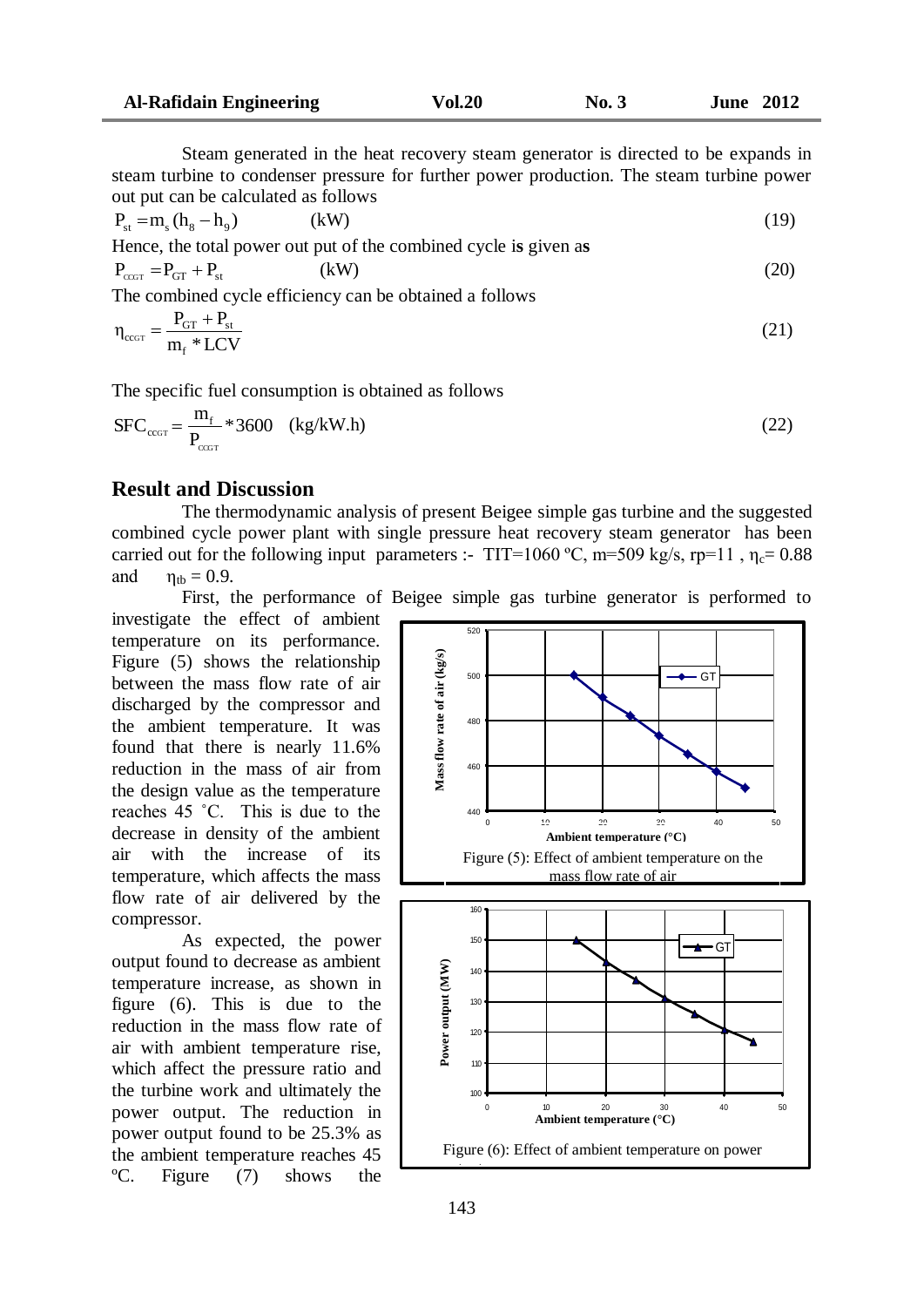relationship between the thermal efficiency and ambient temperature. It can seen that the thermal efficiency decrease with ambient temperature. This may be due to the decrease in the power output and the slight increase in specific fuel consumption. In this case, the thermal efficiency was found to decrease by nearly 8% as the ambient temperature approaches 45 ºC.

In figure (8), the specific fuel consumption is plotted against the ambient temperature. It was found that the specific fuel consumption increases by approximately 7.4%. The relatively high increase is due to the reduction in the pressure ratio and compressor work, which made it necessary to increase the mass flow rate of fuel to keep the turbine inlet temperature constant at 1060 ºC. Figure (9) shows the relationship between the ambient temperature and exhaust gas temperature. It can be seen that exhaust gas temperature increase nearly by 30 ºC as the ambient temperature approaches 45 ºC.

Thereafter, the effect of pinch point and approach point temperature was investigated. Figure (10) shows the relationship between the pinch point and the mass flow rate of steam generated by the heat recovery steam generator. It can be seen that the mass of generated steam decreases nearly by 21.5% as the pinch point increase from 5 °C to 40 °C.



0 10 20 30 40 50

**Ambient temperature ( °C)**

Figure (9): Effect of ambient temperature on gas turbine exhaust temperature

Because of that, the steam turbine power output decrease nearly by 18.9% as pictured in figure (11). This is due to reduction in the heat transfer that take place in the heat recovery steam generator which effect its thermal efficiency a given in figure (12). Similar results found for the approach point temperature affect, as shown in figures (13), (14) and (15). It was found that the steam generated by the HRSG, steam turbine output and the heat recovery steam generator thermal efficiency decreases nearly by 14%, 19% and 15.6% respectively as the approach point increase from 5 °C to 40 °C.

560

570

580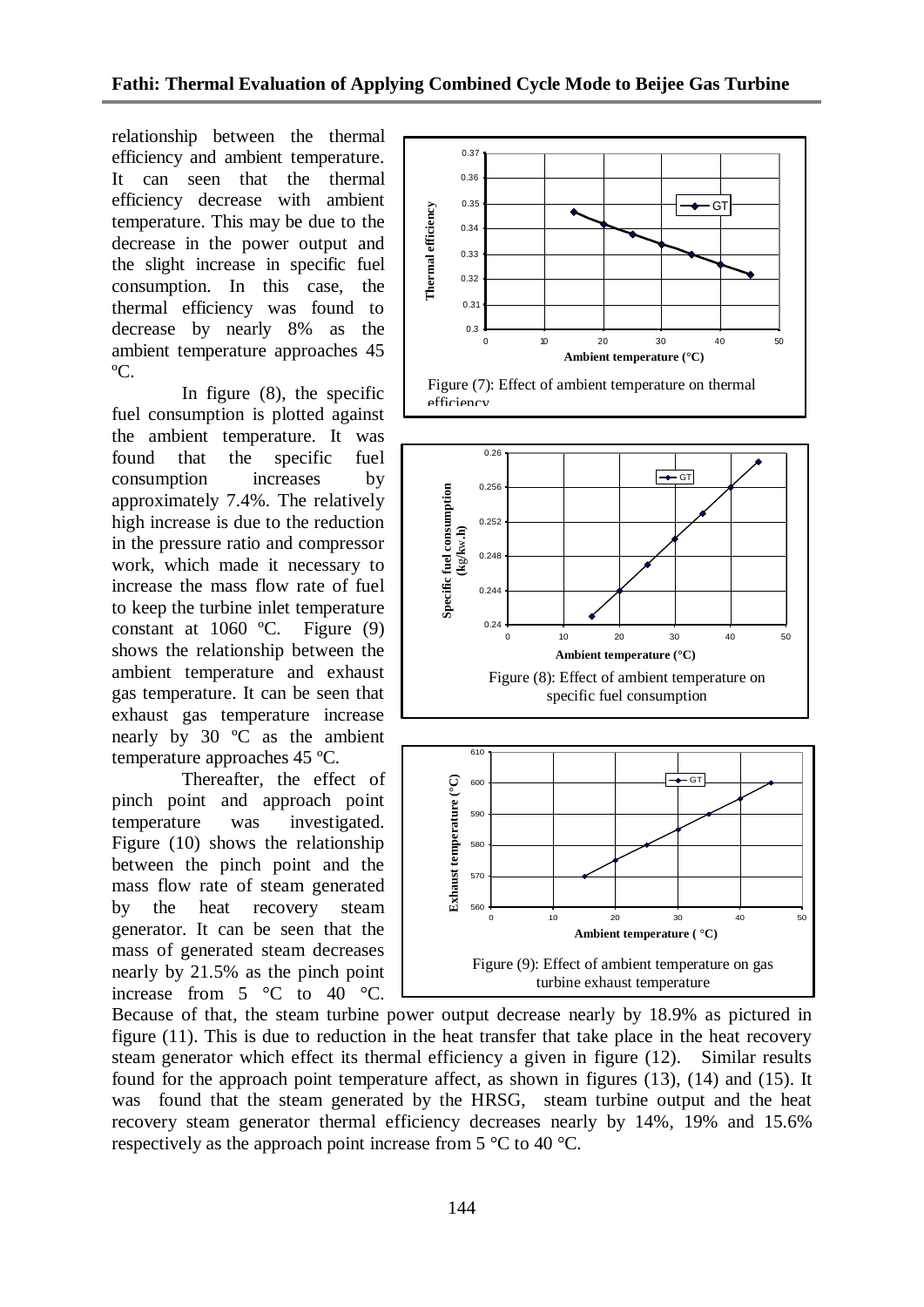Finally, the thermal benefit of applying combined cycle mode on Beigee simple gas turbine generator is pictured in figure (16), (17) and (18). Examining Figure (16), it can be seen that the power output produced by the combined cycle is higher than that produced by simple gas turbine unit nearly by 49.3%. This is due to the extra power produced by the bottoming cycle (steam cycle) which takes its thermal energy from the exhaust gases. Figure (17) give a



comparison of thermal efficiency of simple gas unit and combined cycle as function of ambient temperature. This figure indicates that the thermal efficiency can be increased nearly by 20% when combined cycle mode is used. On other hand the specific fuel consumption was found to be decreased nearly by 10% as shown in figure (18).

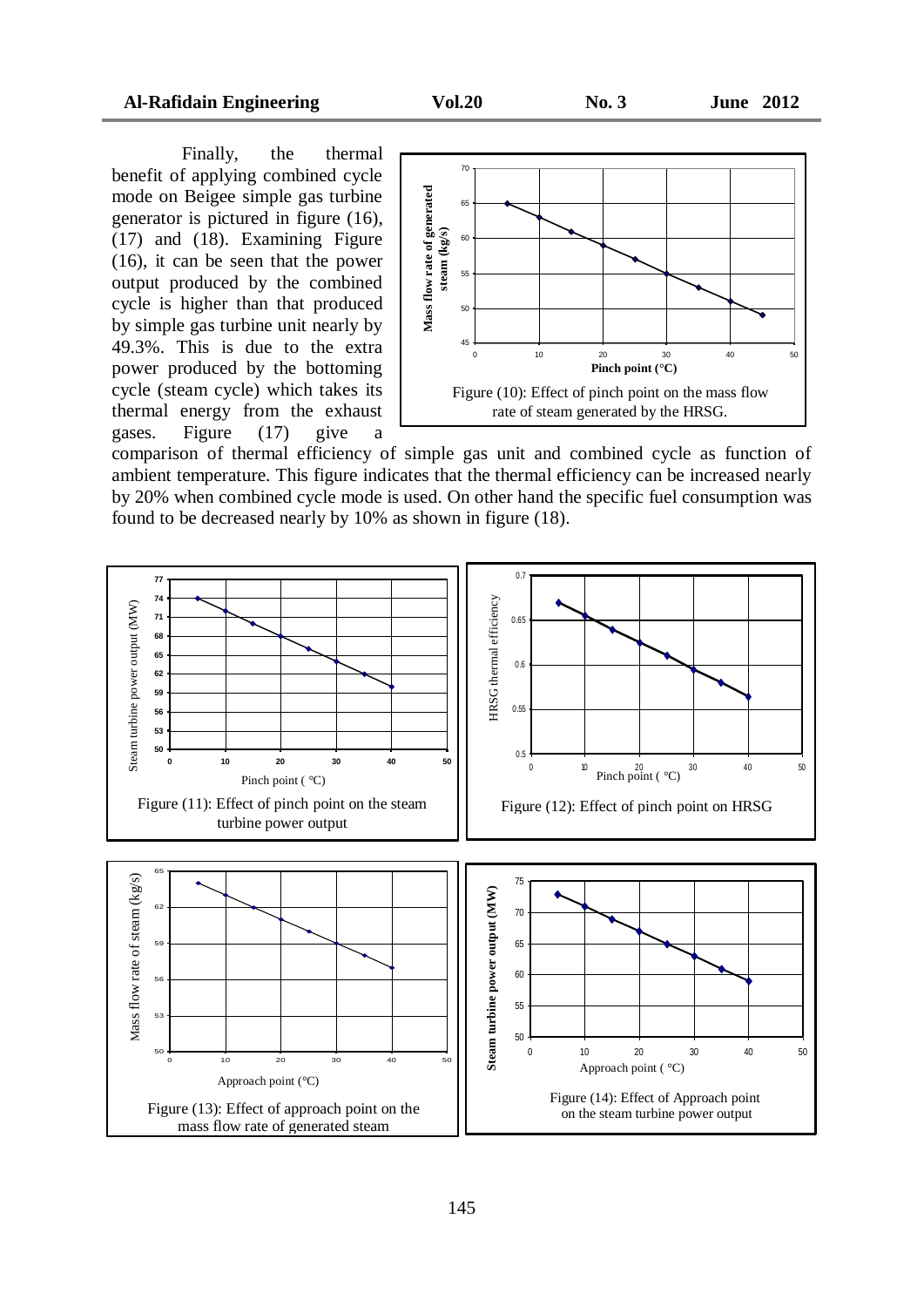

## **Nomenclature Subscripts**

| A          | Annulus area $(m2)$                          | a            | Air                 |
|------------|----------------------------------------------|--------------|---------------------|
| Ca         | Axial velocity $(m/s)$                       | $\mathbf{c}$ | Compressor          |
| Cp         | Specific heat at constant pressure (kJ/kg.K) | <b>CCGT</b>  | Combined cycle      |
| h          | Enthalpy $(kJ/kg)$                           | ec           | Economizer          |
| <b>LCV</b> | Lower calorific value (kJ/kg)                | ev           | Evaporator          |
| m          | Mass flow rate $(kg/s)$                      | exh          | Exhaust gases       |
| P          | Pressure (bar)                               | f            | Fuel                |
| P          | Power (KW)                                   | <b>GT</b>    | simple gas turbine  |
| Q          | Heat (KW)                                    | <b>HRSG</b>  | Heat recovery steam |
|            |                                              |              | generator           |
| rp         | Pressure ratio                               | S            | Steam               |
| <b>SFC</b> | Specific fuel consumption (kg/kw.h)          | st           | Steam turbine       |
| W          | Work (KW)                                    | sup          | Superheater         |
| T          | Temperature (K)                              | tb           | Turbine             |

| а           | Air                 |
|-------------|---------------------|
| $\mathbf c$ | Compressor          |
| CCGT        | Combined cycle      |
| ec          | Economizer          |
| ev          | Evaporator          |
| exh         | Exhaust gases       |
| f           | Fuel                |
| <b>GT</b>   | simple gas turbine  |
| <b>HRSG</b> | Heat recovery steam |
|             | generator           |
| S           | Steam               |
| st          | Steam turbine       |
| sup         | Superheater         |
| th          | Turbine             |
|             |                     |